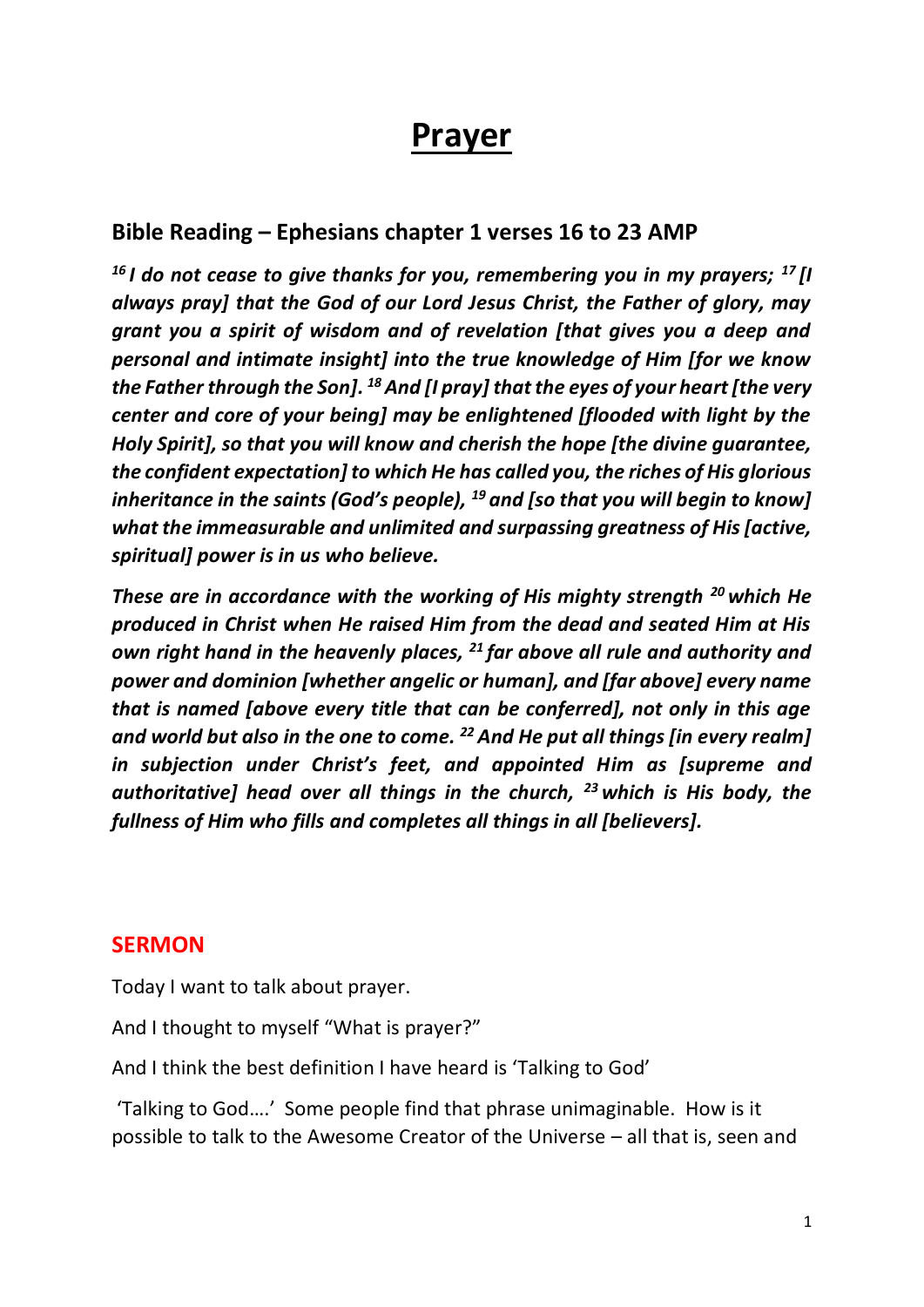unseen? He is so Almighty, pure, holy and powerful. How could it be possible to even think about just *chatting* with Him?

Surely we need to request an audience with God don't we? I mean you can't just knock on the door of Buckingham Palace and request a chat with the Queen, can you? Imagine ringing the doorbell at number Ten Downing Street to talk with the Prime Minister? Security guards would soon tell you where to go, assuming they didn't cart you off to the Police Station.

But God isn't like that. More than anything else, He craves to hear our voices, talking with Him, just like we would talk to any fellow human being.

Yes, God deserves respect and it is appropriate that we have a holy and reverential fear of Him, but He wants us to know that we can sit down and chat to Him whenever and wherever we want - about anything at all.

You want to sound off about something unfair? Sound off to God.

Are you angry about something – shout at Him, if that's what you feel you need to do. I recall a lovely vicar I knew when I was much younger tell me how he ranted at God when his Father died.

God wants us to be real, He doesn't want pretence. He knows what we're thinking and feeling anyway!

Let me give you an example.

I wasn't sure if God wanted me to talk to you about prayer today.

You see, I want to be *God's messenger*. I could just pick a subject and present it to you, but what's more important to me, is that I believe what I am telling you is directly from God, His message, not mine.

I mean I don't know about you but at a service like this, I want to hear from God, I want to know He is talking to me. I don't just want to hear the personal thoughts of the preacher, however impressive or convincing those thoughts might be. After all, preachers are no more perfect than anybody else, so our thoughts may be biased, untrue, or worse still apostate. That's why I regularly suggest you go away and check what I have said – that it is in line with what the Bible teaches.

Anyway, the night before I prepared today's talk, I chatted to God. I simply said 'Father, I am not sure if you want me to talk about Prayer at the next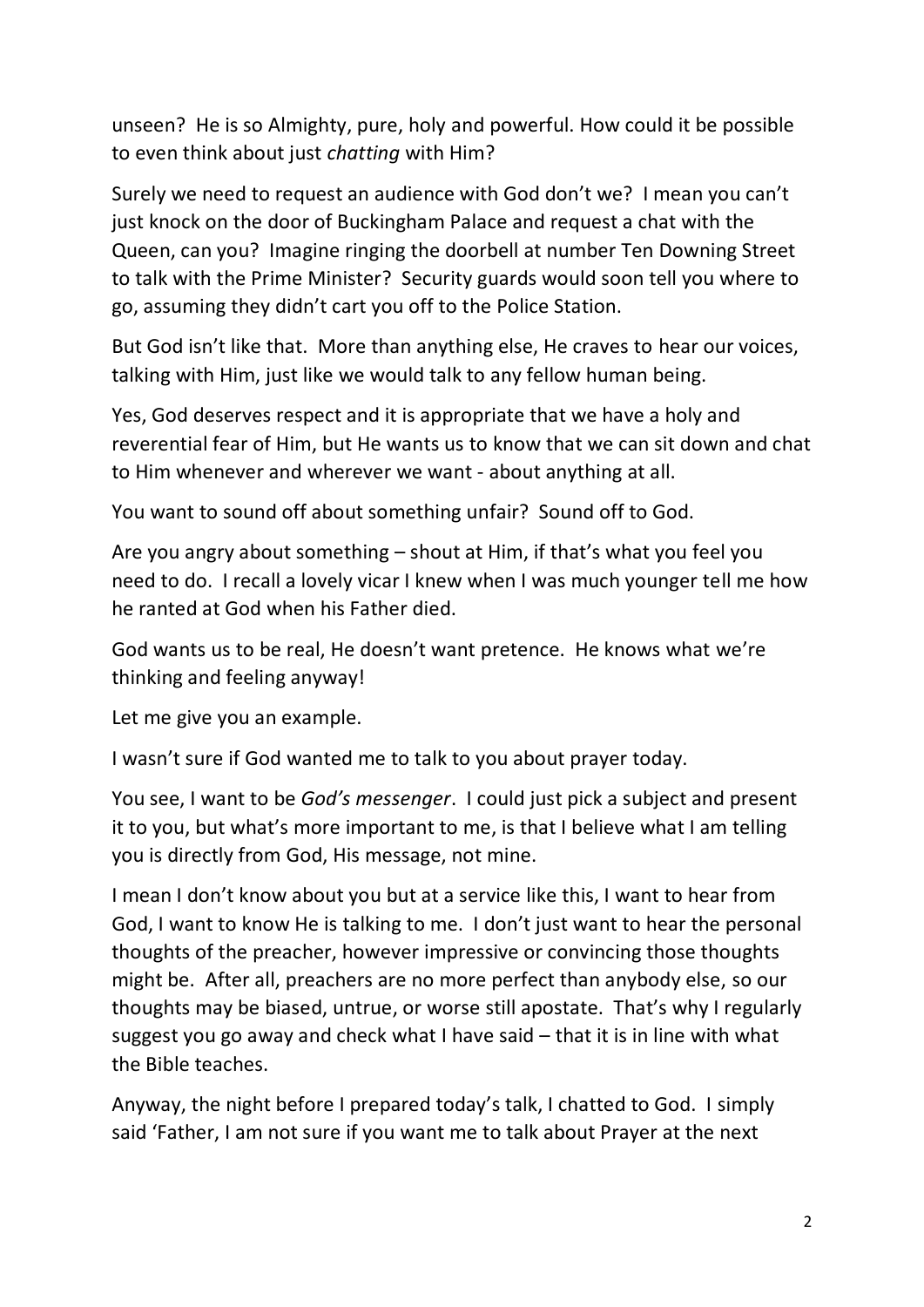service so please will you confirm it for me, if that's your will, either as I start to prepare tomorrow morning or just before I do so.

The following morning, I picked up this book which I read every morning during my quiet time and read this:

(Read 'PRAYERS FROM THE HEART' page 19, first para)

'I then knew God wanted me to talk to you about Prayer!' He spoke to me through that book. Now in case you think it was a simple coincidence, let me tell you when I became a believer, 'coincidences' happened so often that I soon stopped thinking of them as coincidences. Ever since, I now believe they are 'God-incidences'!

Going back to that quiet time, first thing in the morning, on the day of my preparation, I also read Oswald Chambers' Daily Devotional book '*My Utmost for His Highest',* and on this same morning there was also a reference to prayer in my reading and I will share some of what it said shortly.

So, my point is God **will** answer you if you chat to Him! If you pray to Him. Indeed, the Bible tells us this.

Ok, let's spend a little while seeing what the Bible tells us about prayer:

Well the first thing we see in the New Testament is that the disciples asked Jesus how they should pray, and He told them.

The prayer He shared with them has become known as '*The Lord's Prayer'* and it is an excellent framework.

I did talk to you about that prayer some time ago, but today I want to share with you what some other Scriptures tell us about prayer.

When you begin to look into the New Testament you find there is so much about prayer there simply wouldn't be time for me to do the subject justice today, so I have picked out some key points from some of the Scriptures.

In Matthew 6, Jesus said that (except for when in meetings like today) we are to pray in secret. This was to ensure we don't bring attention to ourselves for the wrong reasons. So, make a point of praying when you are alone.

Then in chapter 7, He says if you are asking God for something, if you don't immediately receive, then keep on asking. Jesus suggests that when God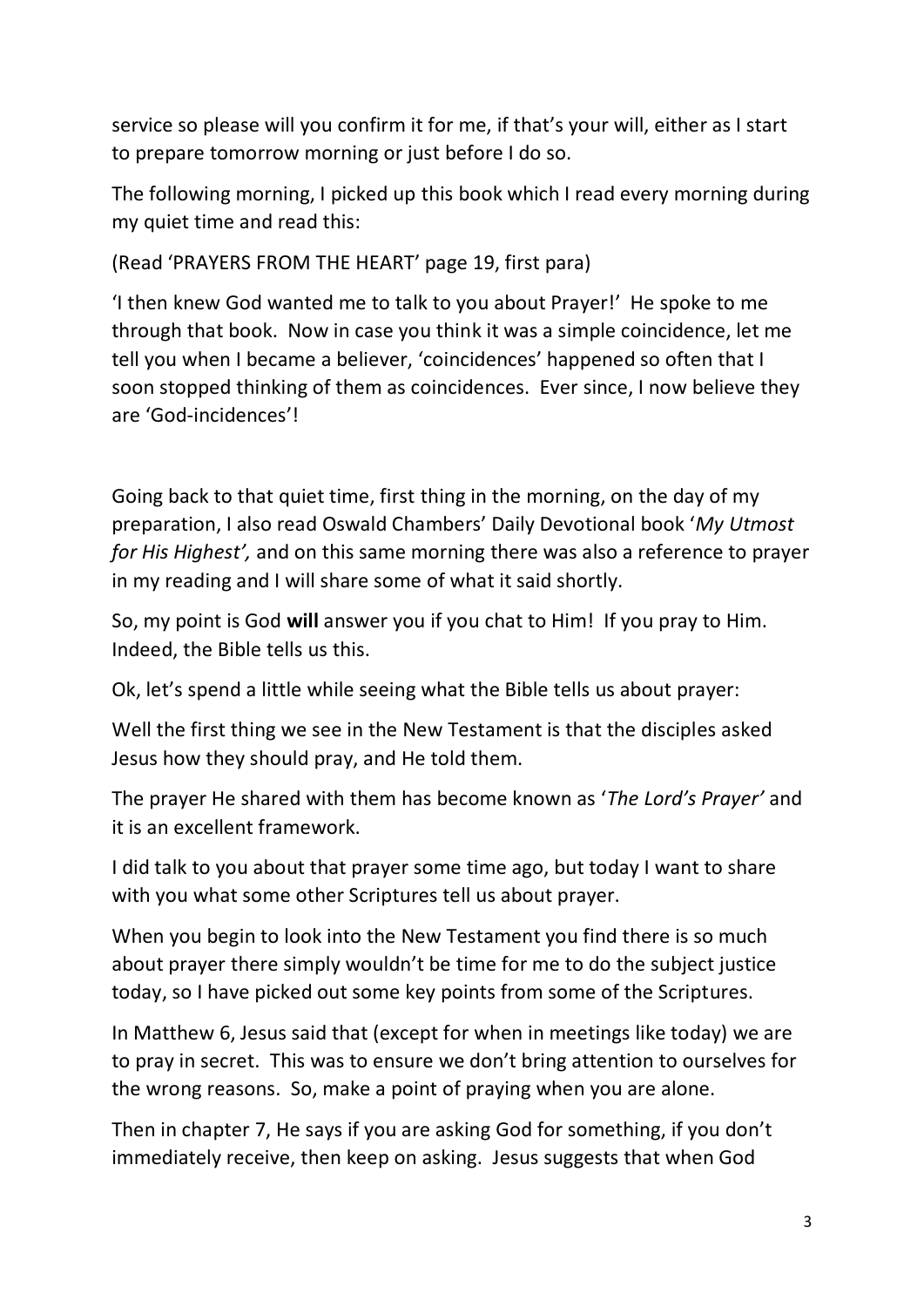delays, He is testing your seriousness of asking, as well as your faith in Him to provide.

In Matthew 21 and Mark 11 Jesus says **"… whatever things you ask for in prayer [in accordance with God's will], believe [with confident trust] that you have received them, and they will be given to you." (Mark 11 v 24 AMP).**

Notice what we ask for must be *within the will of God.* Indeed, Jesus taught His disciples to pray to God *'Thy will be done, Thy Kingdom come'…..*

This is important because we may pray earnestly, for example, for a loved one or dear friend to be healed but God may choose not to heal that person. God may have a good reason for withholding the miracle of healing which we may never understand, in this life.

But God is *love* and so if we believe that truth, it helps to make it easier to cope with the disappointment of God not answering our prayer in the way we had hoped for or expected.

This is why you will hear so many prayer warriors pray for God's will to be done rather than pray that God will provide the wishes of the individual for whom they are praying, or a specific prayer that may, from God's perspective be out of line with His perfect will.

How often should we pray?

Well in Luke 6 verse 12 we see that Jesus spent the *whole night* in prayer!

Luke, also the writer of the Book of Acts, tell us in chapters 1 and 2 and elsewhere in Acts that the disciples were '*continually devoting themselves to prayer'.*

Oswald Chambers puts it this way: *"If we think of prayer as the breath in our lungs and the blood from our hearts, we think rightly. The blood flows ceaselessly, and breathing continues ceaselessly; we are not conscious of it but it is always going on. Prayer is not an exercise, it is the life."* (Excerpt from *'My Utmost For His Highest',* entry for May 26th).

So if we are serious about our faith, we are called to pray constantly.

What should we pray for?

In the New Testament book of Romans, we see that Paul was praying earnestly that his Jewish colleagues would come to know Christ.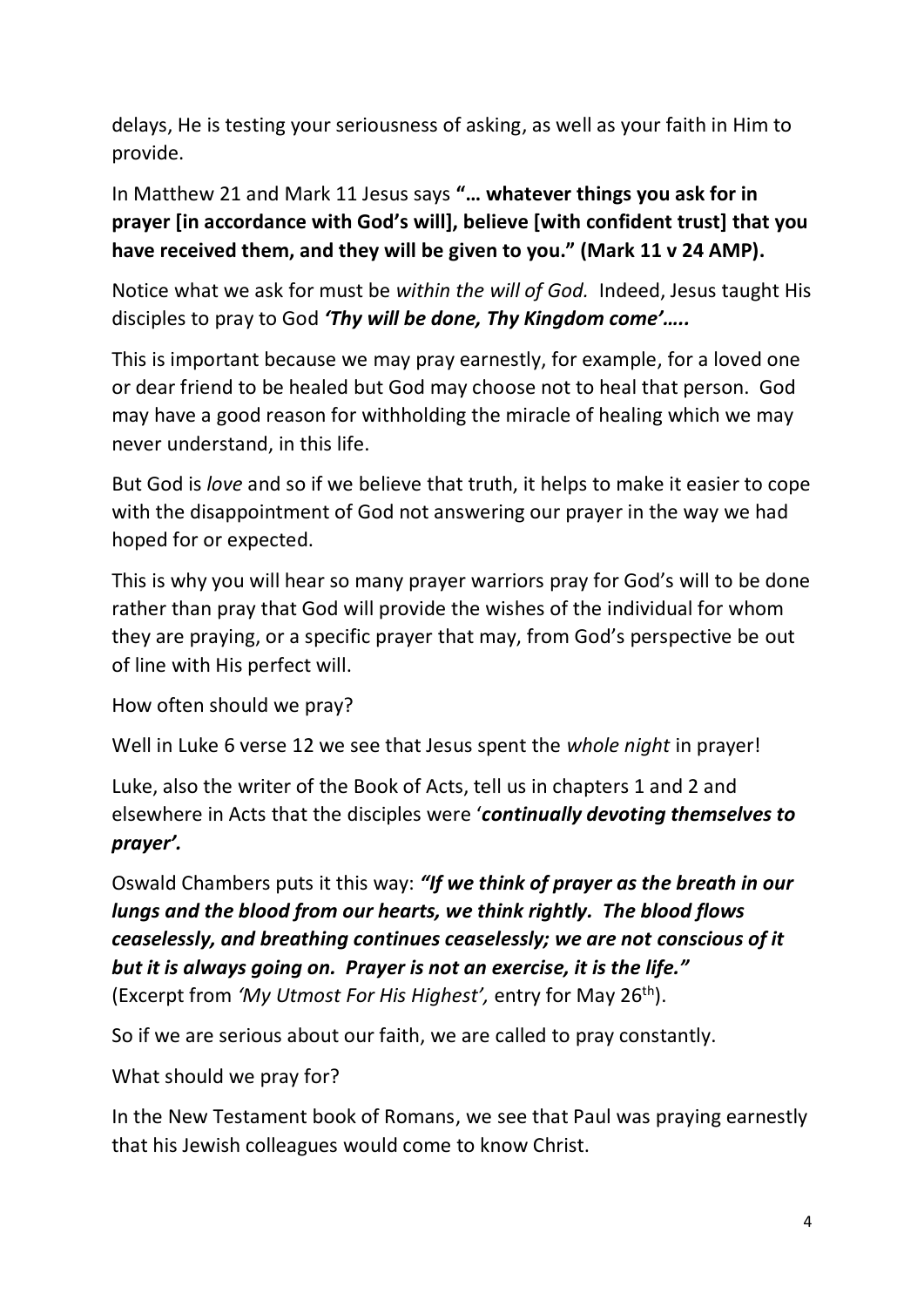Therefore, it is good for us to pray for unbelievers, that God might give them a revelation of the truth that Jesus Christ is their only Saviour.

Paul tells us in 1 Corinthians chapter 1 that prayer will deliver people - in that specific Scripture, – from death; but we also learn, more generally in other Scriptures, that prayer will deliver us from all manner of things – afflictions, disease, and demon possession to name but three.

We see prayer mentioned in the book of Ephesians and today's reading was from that book. It is believed that Paul wrote this letter whilst locked up in jail around 60 to 62 AD.

So what do we see him praying about in this Scripture?

# Was he praying *"God, get me out of this dungeon quick, I've got work to do for you remember"?*

NO!

The thought of being released from prison didn't even enter Paul's mind. Or if it did, he doesn't verbalise it. Paul is not into self-pity.

No, instead he is focussed on being positive and praying for others!

# In verse 16 Paul says – "*I do not cease to give thanks for you, remembering you in my prayers."*

There we have it again, Paul praying *ceaselessly.* What is he praying for? He is thanking God for the believers in Ephesus.

When we pray for our loved ones, what do we ask God for?

"God please do this for so and so, and please do this for some-one else".

Perhaps we should spend more time *thanking* God for those we love, for our friends, and as Paul did, thank God for fellow believers too.

# Next, he says to those in the Church *"May God grant you a spirit of wisdom and of revelation [that gives you a deep and personal and intimate insight] into the true knowledge of Him."*

In other words, we might say: "God I pray that you will help so and so to understand you better. To know you more deeply. Give them wisdom Lord, reveal things to them that they do not know or understand. Give them insight…."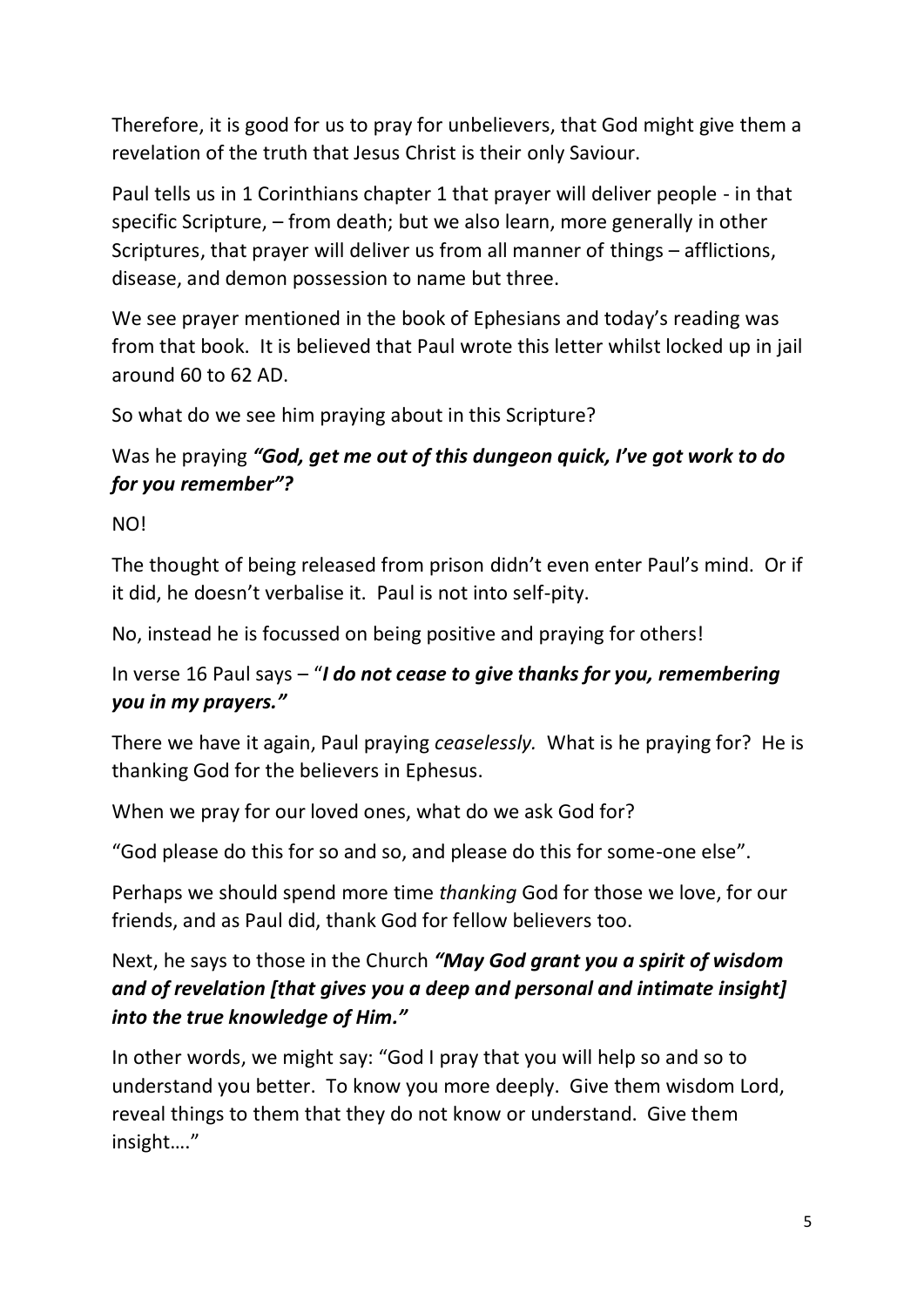I have to confess this is not the type of prayer I pray often for friends, colleagues or loved ones. But perhaps today we can learn from God's Holy Word, how to better pray for others…

In verse 18 he says, *"[I pray] that the eyes of your heart [the very centre and core of your being] may be enlightened [flooded with light by the Holy Spirit], so that you will know and cherish the hope [the divine guarantee, the confident expectation] to which He has called you, the riches of His glorious inheritance in the saints (God's people)"*

### What's he talking about here?

He is asking God to reveal to us all the fact that if we believe and trust in Jesus Christ as our Saviour, and have confessed and repented of our sins, we have more than a hope, we have the *certainty* of salvation. We shall embrace eternal life in Heaven when we die, where we shall spend eternity with the Father and the Son and all others who share this hope. He is asking God to reveal this to us.

What a prayer to pray for others. In the New Testament, the word "*hope*" expresses a *cherished desire* along with the *confident assurance* of obtaining that which is longed for. (Amplified Bible footnote).

In the next verse Paul says he is praying that **"[***you will begin to know] what the immeasurable and unlimited and surpassing greatness of God's [active, spiritual] power is in us who believe".*

You and I, if we are believers (which makes us sons and daughters of God, according to Scripture), have in us '*immeasurable and unlimited and surpassing power'.*

Did you know that?

Did you wake up this morning feeling full of power, or like me, were you a bit lifeless?

Well, take comfort, we are not alone. If Paul had to pray this prayer for the early Christians then clearly, they didn't realise it either. But it is God's truth!

The surpassing power that Paul is talking about is a spiritual power, not necessarily a physical one. It is a fact that the devil, Satan, is very frightened of every believer, because he knows we have this power within us. The problem for us is we too easily and readily listen to Satan's lies telling us we are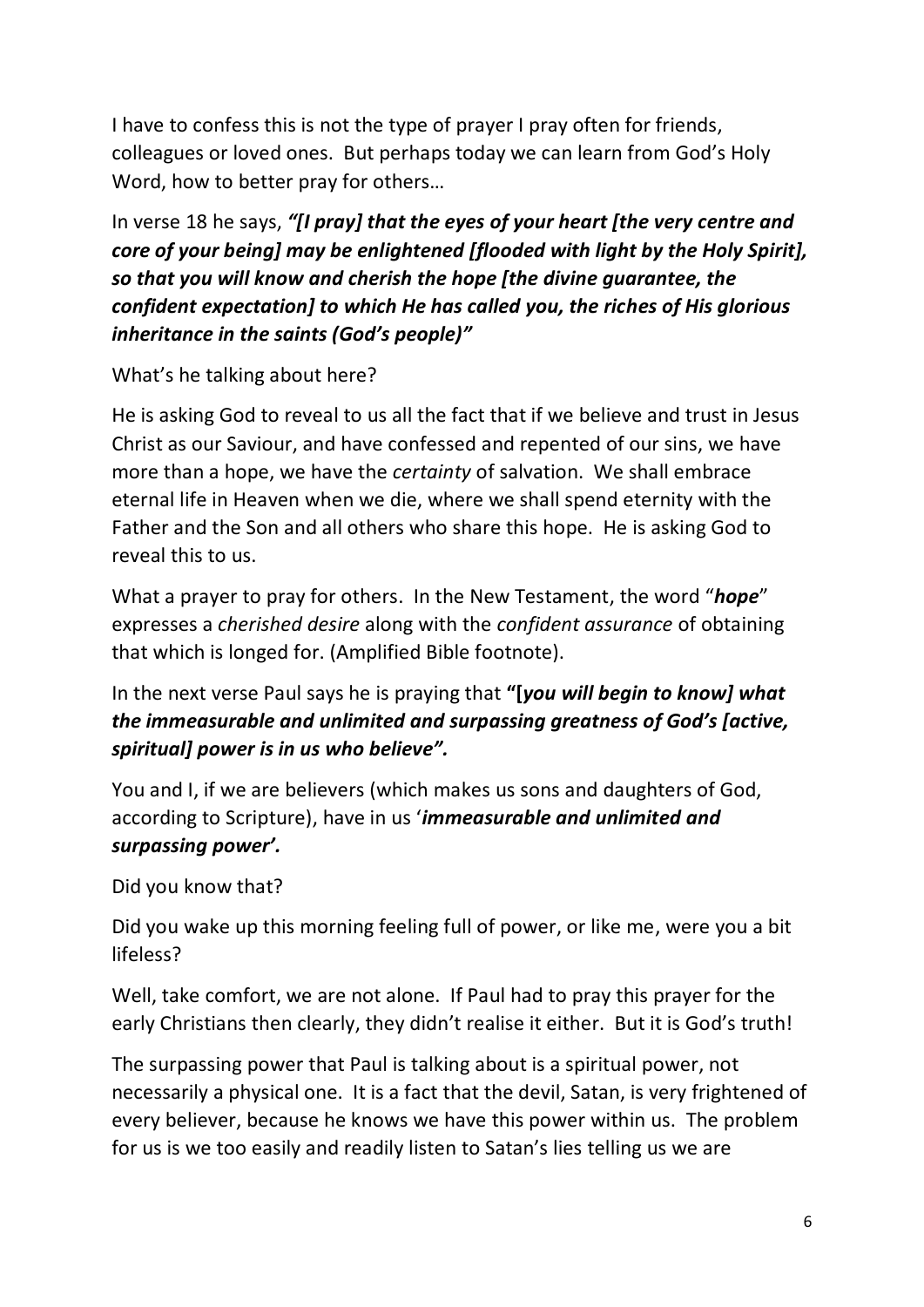powerless, useless, and will amount to nothing for God. That is a lie. This Scripture says you and I have great power within us!

Finally, in the context of prayer, Paul declares his unflinching loyalty to, and trust in, the Lord of the Universe - Jesus Christ – of whom he says *"God raised Him by His mighty power from the dead and He is now seated at God's right hand in the heavenly places, far above all rule and authority and power and dominion, and [far above] every name that is named [above every title that can be conferred], not only in this age and world, but also in the one to come."*

#### Wow!

Remember, Paul was in a dungeon when he wrote that passage. I wonder, would you or I be able to exclaim how awesome God is and how great Jesus Christ is, if we were stuck in a cold, wet, dark, miserable stinking, prison cell (apparently sewers passed through the cells in those days). Clearly Paul was a special and very unique believer.

If we go back to the opening verse of today's Scripture, the first prayer Paul prayed was one of thanksgiving.

And do you know that God loves to hear our words of thanks.

I don't know about you, but I don't like being taken for granted, do you?

Whilst the Bible says we are not to seek thanks, we are exhorted to give it. My dad called them 'two little words' - "Thank you." They don't go amiss do they?

I love thanking God for His blessings.

What sort of things can we thank Him for, especially when we are feeling poorly or down in the dumps?

Well here are some ideas from the writer of the prayer I read on  $21<sup>st</sup>$  May when preparing for today.

### *'Thank you God that you have surrounded me with love.*

*Thank you for both the good and the bad times I have experienced. The bad times have certainly taught me things I probably would not have learned otherwise. The good times make trusting you so much easier.*

*Thank you for the gifts and talents you have blessed me with. Help me acknowledge and use them to honour You.*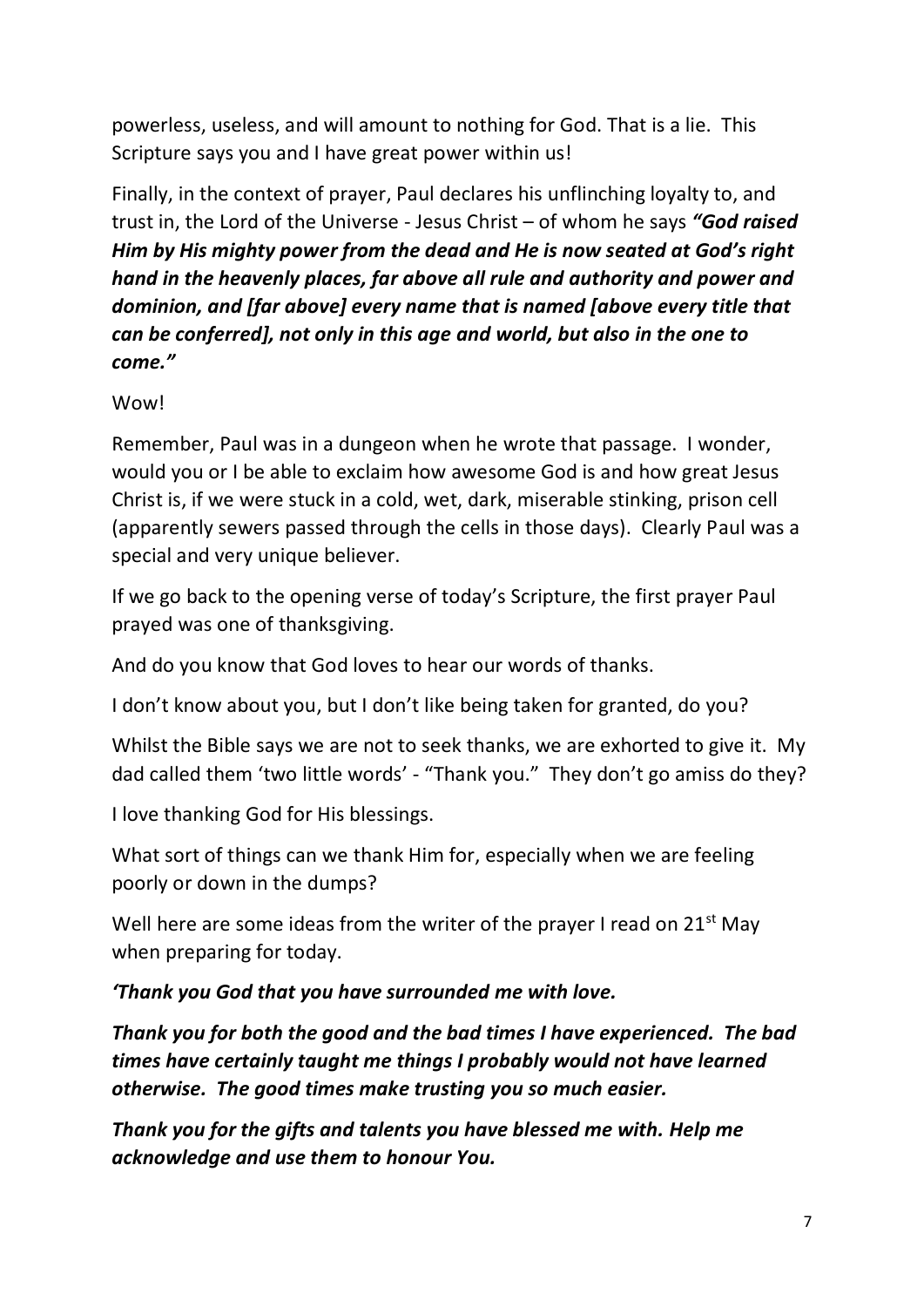*Thank you for sending Your only Son to die in my place, to take my blame. This gift is so underserved; I am blown away by Your awesome grace.'*

The writer ends like this:

*'It feels so good to stop and spend time thanking You for all Your blessings. It feels like putting a long-overdue 'Thank you' note in the post-box. Lord, please receive my humble attempt at thanksgiving – my 'Thank-you' note prayer.'*

Notice the simple informal language this prayer-warrior uses when speaking to God. God isn't impressed with lots of 'Thees and Thous'. He wants to hear the *REAL* you talking with Him. And He wants to know what's in your heart.

Before I close, are there any things we should **not** pray about?

I imagine many folks will think that's a strange question to ask. But actually, there are some prayers that will not get answered, no matter how often we ask.

Oswald Chambers spends some time, in effect telling mature Christians to grow up! What does he mean?

Well there are certain things that affect our behaviour that only **we** can change. God *could* change them, but He chooses not to.

This is what Chambers says:

*'There are certain things in life we need not pray about – moods for instance. We will never get rid of moodiness by praying, but we will by kicking it out of our lives…. We have to pick ourselves up by the scruff of the neck and shake ourselves; then we will find we can do what we believed we were unable to*  do.' (Extract from his entry for May 20<sup>th</sup> (My Utmost For His Highest – An Updated Edition In Today's Language).

Self-pity is something else we need to kick into touch, rather than pray about. Self-pity is from the devil and we need to learn to stop listening to his lying voice, and instead tune in to the liberating tender voice of the Holy Spirit.

After all, Jesus was misunderstood, lied about, persecuted by His fellow Jews and the Jewish religious leaders, he was beaten, humiliated and finally crucified - but He never felt sorry for Himself - He refused to retreat into an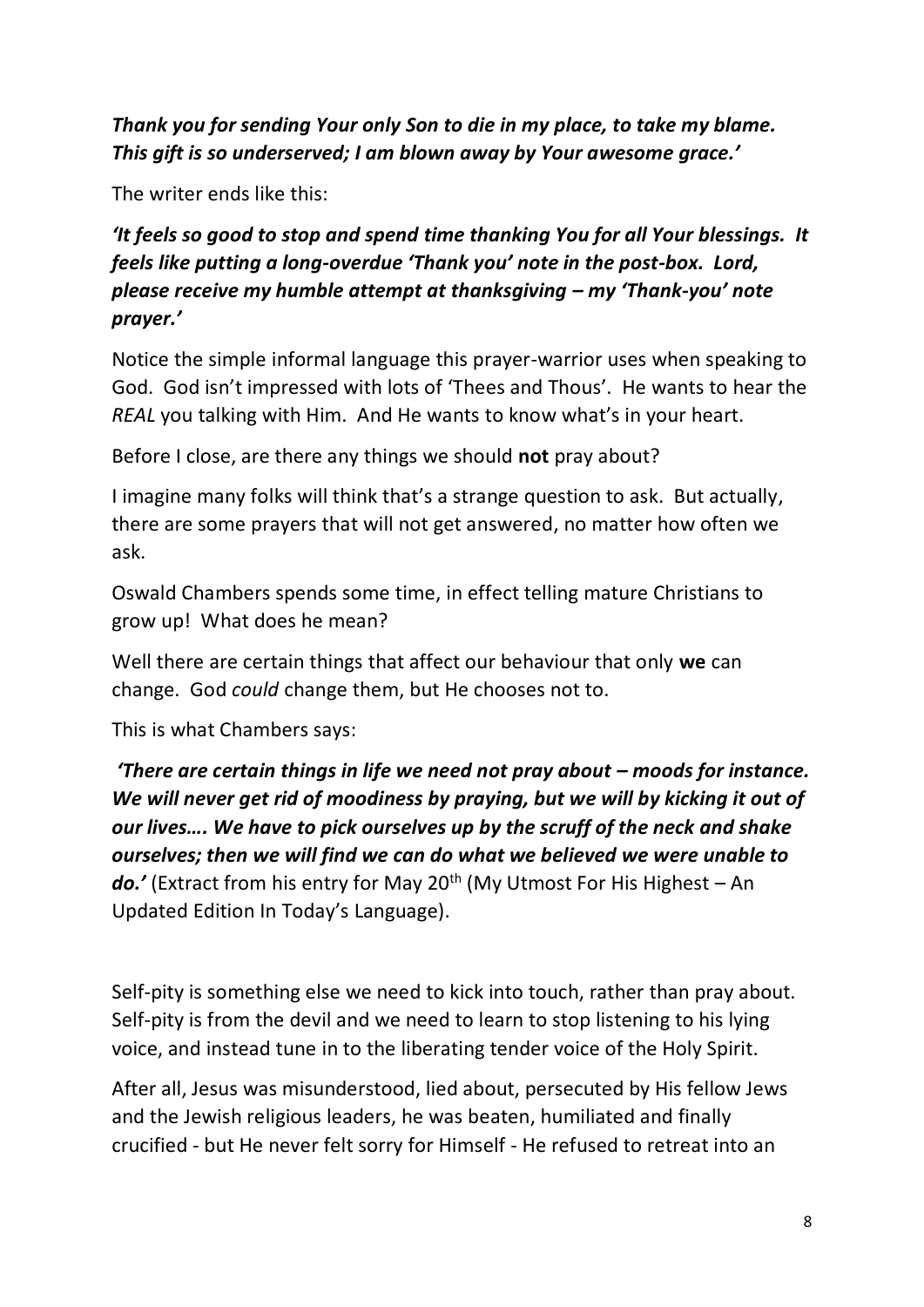attitude of self-pity. Rather, He constantly gave honour and glory and thanks to His Father.

Now, if you like preachers who tell it as it is, you will like Oswald Chambers because he doesn't pull any punches. In John chapter 17, Jesus prayed to His Father and asked Him to make all believers 'one with God'. Chambers assures us that God is working hard to that end. He says this:

'*God is not concerned about our plans; He doesn't ask "Do you want to go through this loss of a loved one, this difficulty, or this defeat?" No, He allows these things for His own purpose. The things we are going through are either making us sweeter, better and nobler men and women, or they are making us more critical and fault-finding, and more insistent on our own way. The things that happen either make us evil, or they make us more saintly, depending entirely on our relationship with God and its level of intimacy. If we will pray, regarding our own lives, "Your will be done", then we will be encouraged and comforted by John chapter 17, knowing that our Father is working according to His own wisdom, accomplishing what is best. When we understand God's purpose, we will not become small-minded and cynical.'*

I'm going to close this time (talking about prayer) by reading to you a prayer that a 15 year-old American schoolboy wrote quite recently. He wrote it as a Christian, out of his frustration that The Lord's Prayer is no longer allowed in most Public schools in America. Why? Because the word 'God' is mentioned. Apparently, his school master gave him an A+ for this prayer. This is what he wrote…

*'Now I sit me down in school where praying is against the rule*

*For this great nation under God finds mention of Him very odd.*

*If scripture now the class recites, it violates the Bill of Rights.*

*And anytime my head I bow becomes a Federal matter now.*

*Our hair can be purple, orange or green, that's no offense; it's a freedom scene.*